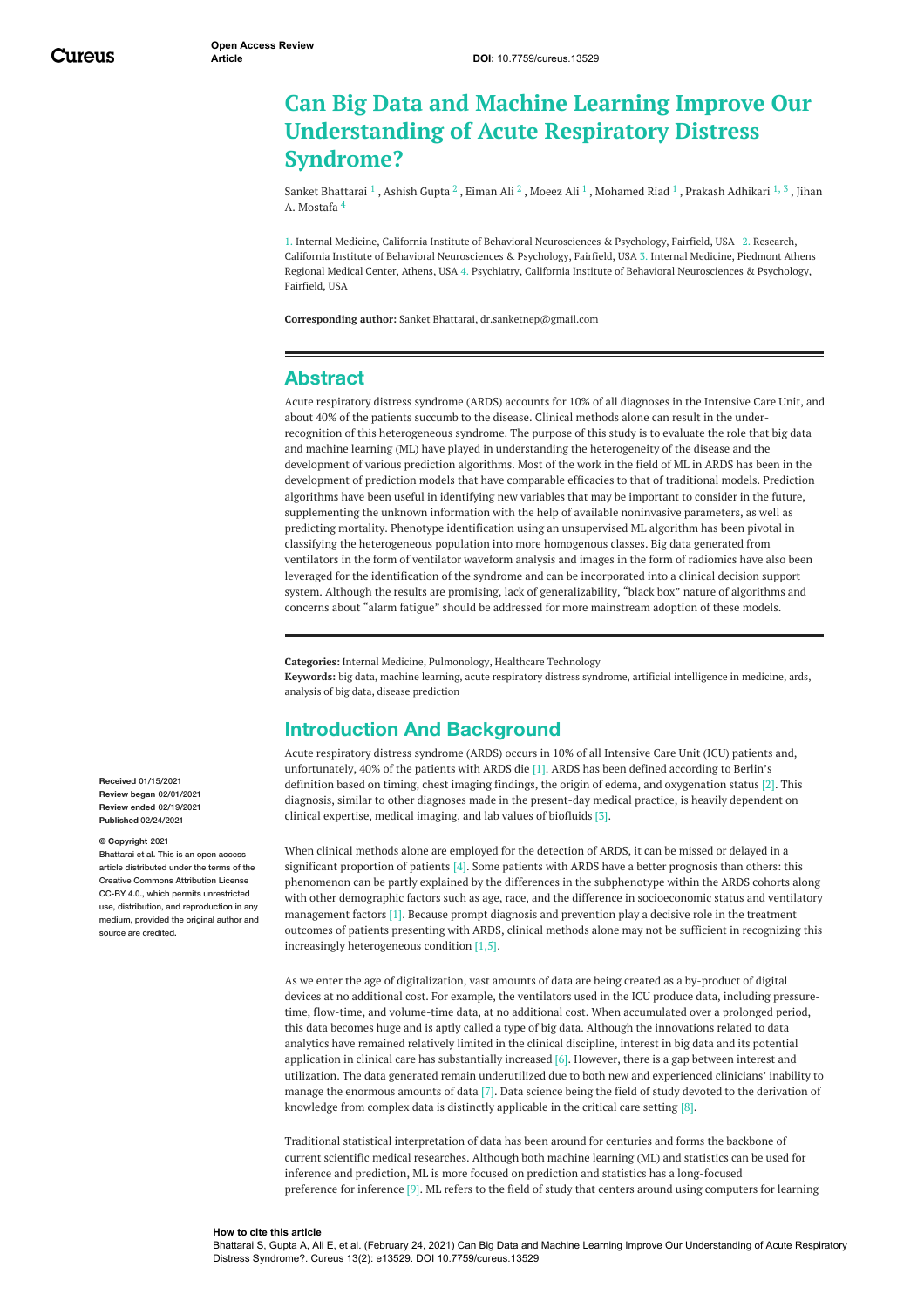from available data and the development of algorithms that make this learning a reality [8]. ML models can, however, give extreme results. On one hand, ML models can outperform traditional statistical models by discovering the complex non-linear relationship between patient and disease state, while, on the other hand, it can result in erratic predictions if used in situations beyond the stretch of training data [10].

In this article, we aim to explore the role of big data and ML in advancing our understanding of ARDS. We also aim to investigate the opportunities that they may provide regarding triage of suspected patients, early diagnosis, prediction of complications, and obstacles that lie ahead regarding the usage in the everyday clinical scenario.

# **Review**

### **Big data and machine learning: A brief introduction**

Big data refers to large datasets that are generated at high volume, velocity, or variety that are too large for the traditional data-processing systems and therefore require new technologies [11,12]. One example of such large data is Medical Information Mart for Intensive Care III (MIMIC III), which contains de-identified information from over 40,000 patients from the critical care unit of Beth Israel Deaconess Medical center from 2001 to 2012 [13]. Another example would be ventilators that generate a large amount of pressure-time and flow-time data per unit time. When data are collected even over a short period, this also becomes an example of big data.

ML can be broadly divided into supervised and unsupervised learning. Supervised ML methods are used when there are labeled input data and the output is known [14]. Suppose we need to create a prediction model for predicting the mortality of the patients based on various parameters. In this case, the output is "mortality" and the observations are labeled in the form of various parameters. This is a perfect use case scenario for supervised ML models. On the other hand, unsupervised ML methods are used when there are unlabeled observations and the output is unknown. For example, we supply the data to the machine and it automatically groups the data into certain clusters based on the inherent characteristics. Figure *[1](#page-1-0)* depicts a simplified process of how supervised and unsupervised learning work.

<span id="page-1-0"></span>

**FIGURE 1: The first flowchart depicts the process of supervised ML algorithm used to create a prediction model. The second flowchart depicts the use of unsupervised ML algorithm to create clusters based on the inherent characteristics.**

ML, machine learning

# **Applications of big data and machine learning in acute respiratory distress syndrome**

*Prediction Models*

The most widespread use of big data and ML algorithms in critical care has been in the development of prediction models [8]. Models for predicting ARDS have been created either using the Electronic Health Record (EHR) from the hospitals [15], available data from datasets like MIMIC III [13,16] and ARDS network trials [17]. Rehm et al. developed a relatively cheap method to acquire large amounts of ventilator waveform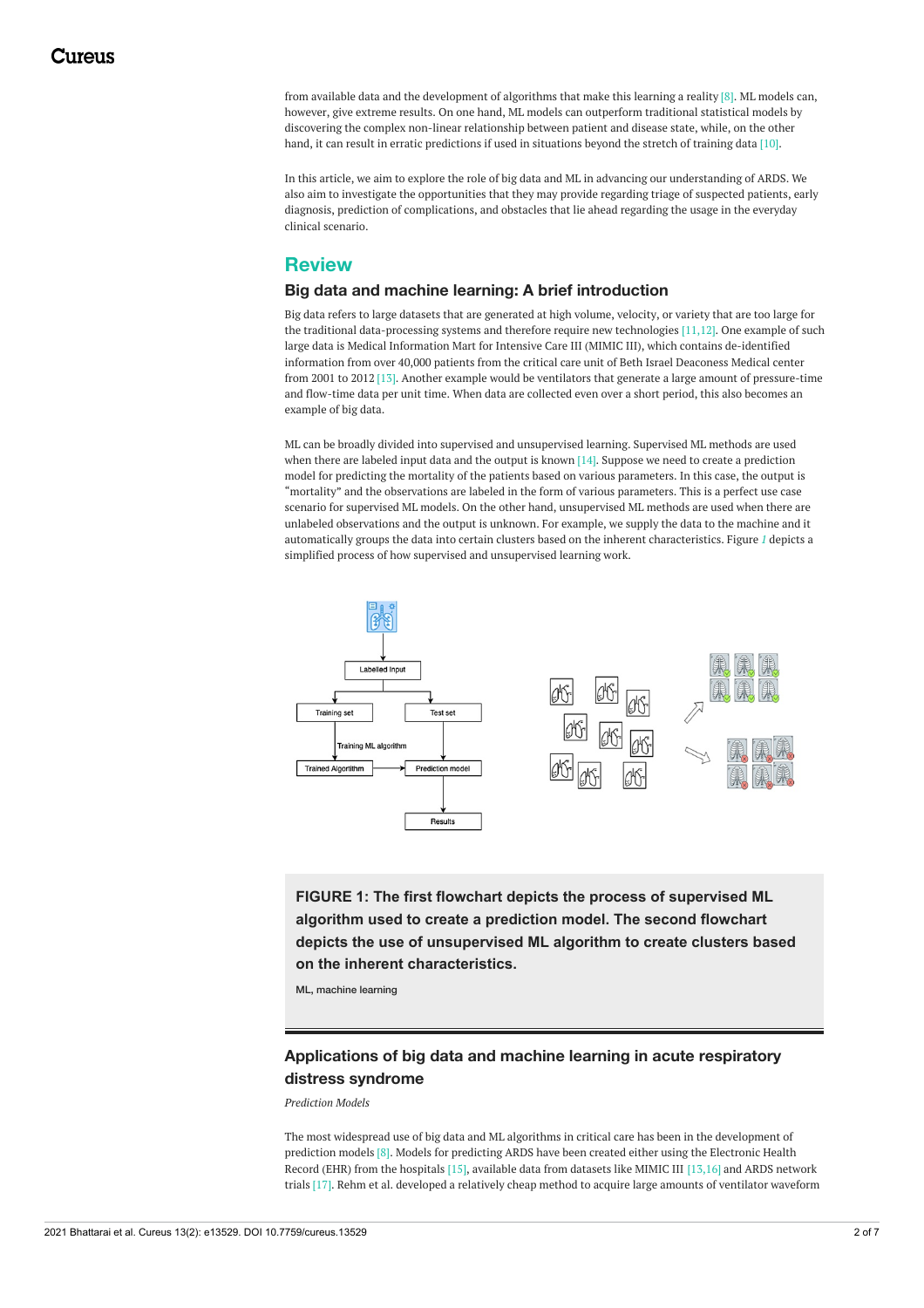data (vWD) using a low-cost microcomputer, Raspberry Pi, attached to the ventilator [18].

Algorithms used for the prediction of ARDS include mostly supervised ML algorithms including regression [15], classification [17], decision trees [17,19], or neural network [20]. There have also been attempts to identify ARDS with the help of unstructured data such as text from radiology reports using natural language processing and ML [21]. Some models also utilize a combination of different methods known as ensemble methods [5,19]. Ensemble methods are particularly useful in decreasing overfitting: where the model performs well in the training data but the result is not replicated in the test data.

Identifying variables: ML algorithms have been used not only to identify whether a person will develop ARDS but also to identify what variables might be important to consider in patients prone to developing ARDS. For example, Ding et al. used the random forest approach to recognize the best set of predictors out of 42 different variables measured on day one of admission in 296 patients admitted to the ICU [19]. The model highlighted the importance of four new biomarkers: decreased minimum hematocrit, glucose, sodium, and increased white blood cell count. This gives a better insight into which other variables may be considered in the future for the development of a prediction scoring system.

Predicting Pao<sub>2</sub>/Fio<sub>2</sub> (P/F) ratio using noninvasive physiological parameters: Berlin definition requires a P/F ratio for the diagnosis and classification of ARDS. The calculation of the P/F ratio has its own set of difficulties. One problem is that regular monitoring of blood gas requires indwelling catheters which are difficult to care for daily and are not easy to operate in some distinct patients, such as newborns and elderly patients [22]. In addition, conventional arterial blood gas (ABG) analysis cannot keep track of the development of ARDS in patients in real time. This creates difficulty for clinicians to diagnose the patients early and adopt suitable respiratory therapy strategies [23].

The model developed by Yang et al. (2020) showed that it is possible to predict the P/F ratio using noninvasive physiological parameters [16]. This model has been demonstrated to be effective in categorizing the oxygenation status P/F ( $\leq 300$  or >300) using the parameters obtained from ventilators and physical examination of patients without blood gas analysis. This type of model serves as a footprint for the development of models that can be deployed in predicting the P/F ratio in real time without the need for regular ABG analysis. Furthermore, the model also can be used in rural areas of low-middle-income countries, where the equipment for ABG analysis may not be available.

Prediction of mortality: Prognostic evaluation of admitted patients is another area where ML algorithms have been developed. There are existing prognostic models for predicting mortality in the ICU, the one used relatively commonly includes Acute Physiology and Chronic Health Evaluation (APACHE) III [24] scoring, which is relatively cumbersome to calculate [17]. Classification tree algorithm developed by Brown et al. uses a simple rule to differentiate acute lung injury (ALI) patients according to the risk of hospital mortality using four variables: age, minute ventilation or respiratory rate, blood urea nitrogen, and shock [17]. Furthermore, it is claimed to be relatively easy to use and does not require mathematical operations. Another approach using a genetic algorithm was developed by Zhan, who identified seven important variables (age, AIDS, leukemia, metastatic tumor, hepatic failure, lowest albumin, and FiO $_2$ ) for the prediction of mortality in ARDS patients [20]. These approaches achieved comparable performance to widely used APACHE III scoring in predicting mortality of patients in hospitals admitted with ARDS. Table *[1](#page-3-0)* summarizes various studies describing the prediction models in ARDS.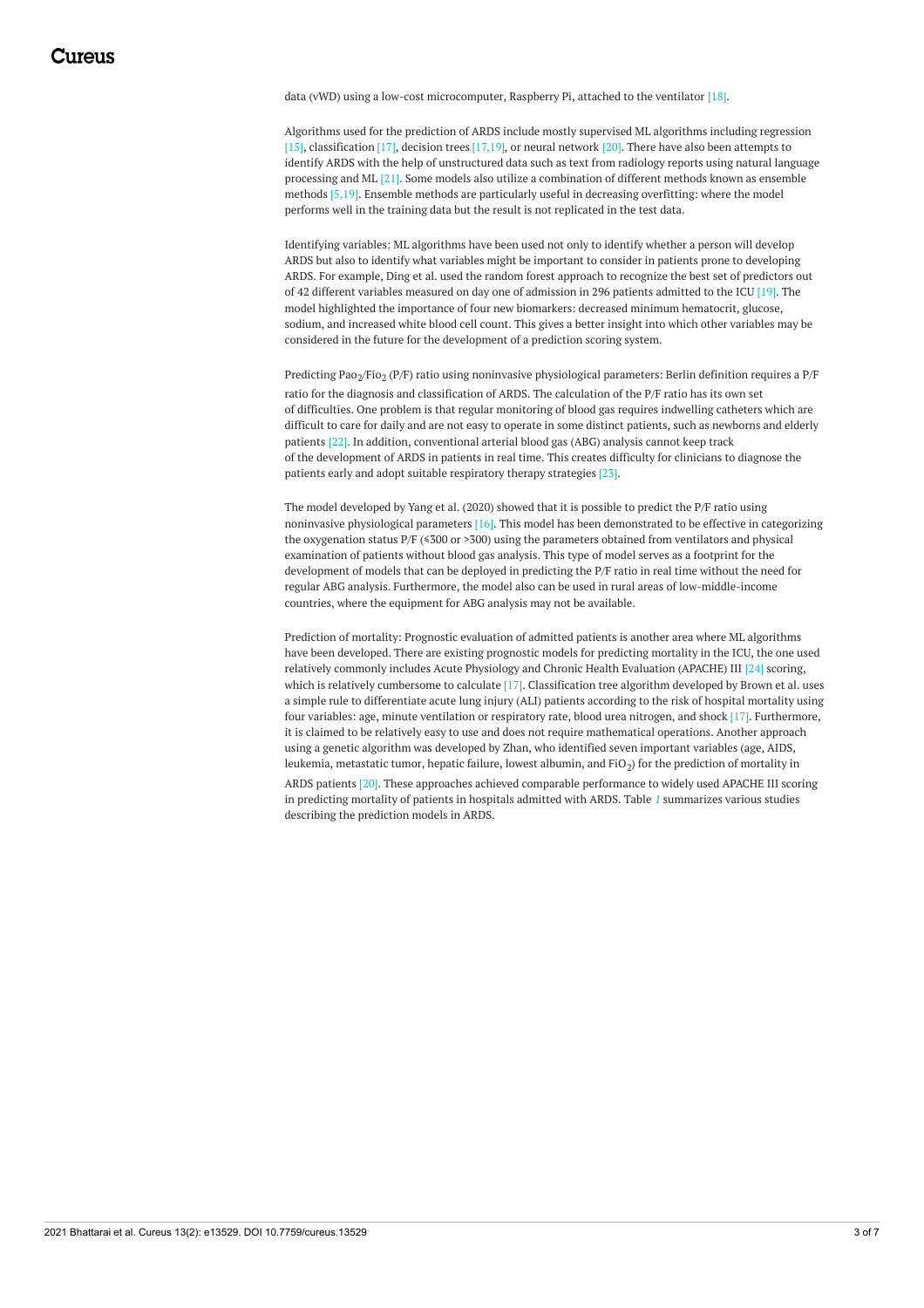# Cureus

<span id="page-3-0"></span>

| Author(s)                        | Dataset used                                                                            | Size of<br>dataset | <b>AUROC</b>                    | <b>Conclusion of study</b>                                                                                                                                         |
|----------------------------------|-----------------------------------------------------------------------------------------|--------------------|---------------------------------|--------------------------------------------------------------------------------------------------------------------------------------------------------------------|
| Brown et al.<br>(2011)[17]       | ARDS network trial                                                                      | (1,800,<br>222)    | 0.71 vs. 0.73<br>(APACHE III)   | Simple classification rule was developed that stratified patients according to hospital mortality which was<br>comparable to widely used APACHE III                |
| Afshar et al.<br>$(2018)$ $[21]$ | Data from the 533 patients admitted to certain wards of a<br>tertiary medical center    | 533                | 0.8                             | NLP and ML were used to build a computable phenotype of ARDS                                                                                                       |
| Christie et al.<br>$(2019)$ [5]  | Observational cohort data                                                               | 1,494              | $0.84 - 0.89$                   | Superlearner fits provide versatile means of helping clinicians integrate big data on severely injured patients<br>into real-time, dynamic decision-making support |
| Ding et al.<br>$(2019)$ [19]     | ICU data of patients admitted to five different centers in<br>Beijing                   | 296                | 0.82                            | A model for predicting ARDS was developed in Chinese patients which included 11 features                                                                           |
| Zeiberg et al.<br>(2019) [15]    | Single-center EHR data                                                                  | (1,621,<br>1,122)  | 0.81                            | Feasibility of ML models to risk stratify ARDS patients solely based on EHR data was demonstrated                                                                  |
| Zhang (2019)<br>[20]             | Secondary analysis of two randomized controlled trials<br>conducted across 44 hospitals | 1,071              | 0.821 vs. 0.665<br>(APACHE III) | A model based on neural network using GA was developed which outperformed the conventional scoring<br>system for predicting mortality in ARDS patients             |
| Yang et al.<br>$(2020)$ [16]     | MIMIC III                                                                               | (6,601,<br>2,101)  | 0.9128                          | An algorithm based on patients' noninvasive physiological parameters to estimated P/F ratio was developed                                                          |

**TABLE 1: Summary of the models created for prediction. AUROC of only the best performing algorithm in each study have been included. The two values for studies in the size of dataset column indicate training set and test set where applicable.**

AUROC: area under receiver operating curve; ARDS: acute respiratory distress syndrome; APACHE III: Acute Physiological and Chronic Health Evaluation III; NLP: natural language processing; ML, machine learning; ICU: intensive care unit; EHR: Electronic Health Record; GA: genetic algorithm; MIMIC III : Medical Information Mart for Intensive Care III; P/F: PaO<sub>2</sub>/FiO<sub>2</sub>

#### *Phenotyping*

The unsupervised machine learning algorithm can help to identify clusters of the population that have similar inherent characteristics. Due to some intrinsic difference, some patients are more likely to develop complications and may differ in response to treatment. One of the landmark studies using latent class analysis, which is an unsupervised ML algorithm, was performed by Calfee et al., who identified two distinct subphenotypes of ARDS: hyperinflammatory and hypoinflammatory. These two phenotypes differed in the severity of inflammation, presence of shock, and metabolic acidosis [25]. They were also found to have different responses to treatment in positive end-expiratory pressure strategies. The two phenotypes were further found to respond differently to a randomly assigned fluid strategy [26].

Cluster-based methods incorporate various analytical techniques that mainly focus on identifying clusters of observations with similar characteristics [27]. Bos et al. found that it is possible to cluster the patient population into two biological phenotypes: "uninflamed" and "reactive," based solely on four biomarkers (interleukin-6, interferon gamma, angiopoetin 1/2, and plasminogen activator inhibitor-1) with the help of cluster analysis [28]. These studies have been deemed pivotal, especially in identifying groups of the population that can be enrolled in various randomized control trials. As the research continues to grow in the field of ARDS, new biomarkers have emerged to be informative in the past several years. New algorithms developed in the future may identify these biomarkers to result in more comprehensive subphenotypes for classification of ARDS [25].

#### *Waveform Analysis*

Patients with ARDS often need ventilatory support with lung-protective mechanical ventilation strategies [29]. Patient-ventilator asynchrony can lead to worsening of the ventilation in already compromised lungs. The flow, volume, and airway pressure data collected from the ventilators may help to grossly estimate the respiratory system mechanics and track the effects of disease progression and various therapeutic interventions [30].

Rehm et al. developed a relatively cheap method of collecting a large amount of vWD, which was then utilized in different ML models to identify patients likely to develop ARDS using physiological signatures and patient-ventilator dyssynchrony during ventilation [18]. One of the random forest classifier models used was found to have superior performance than that reported by ICU physicians, with a specificity of 92% and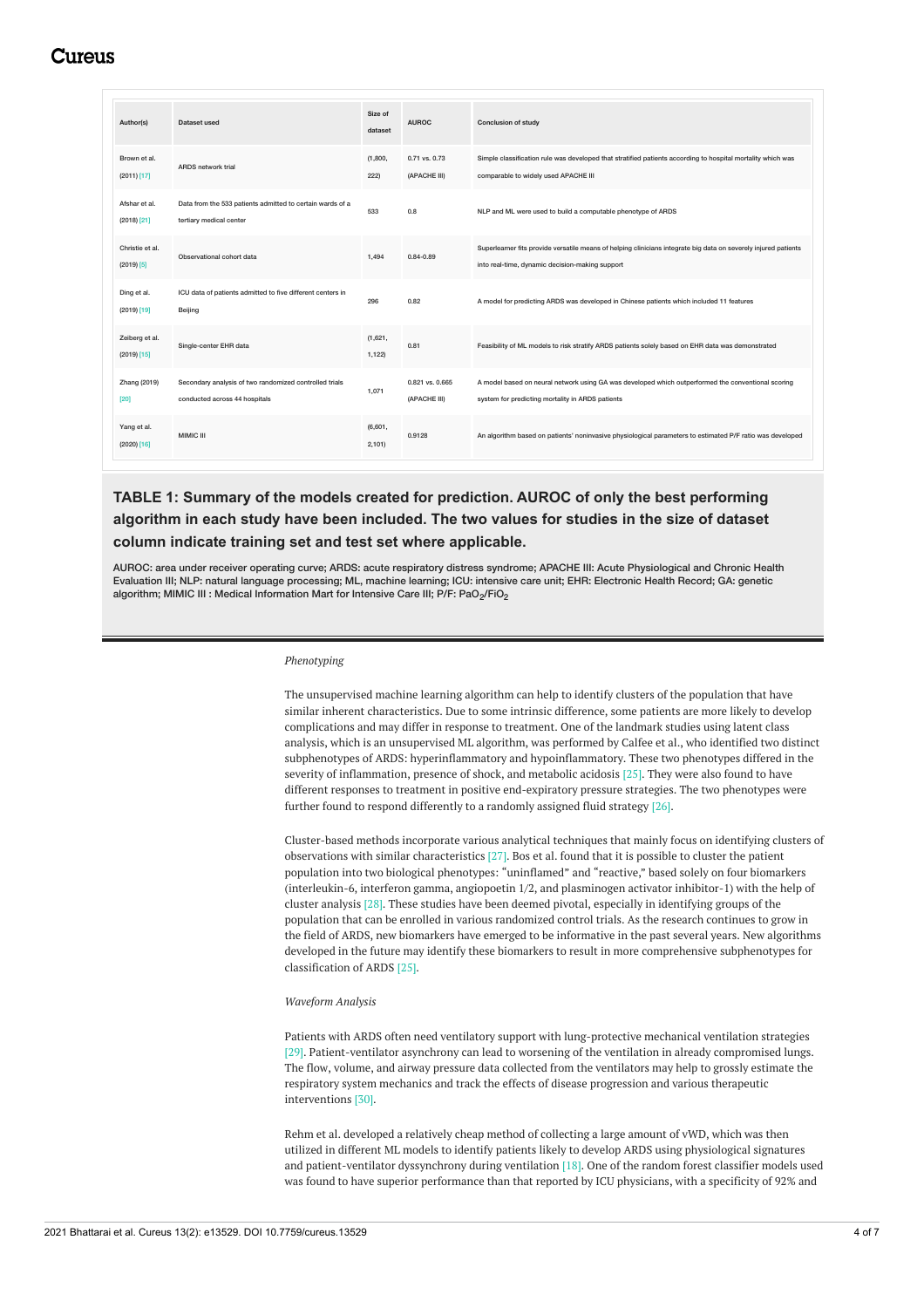area under receiver operating curve (AUROC) of 0.88. Sottile et al. also developed a model using various ML algorithms to detect ventilator dyssynchrony in patients with or at risk of ARDS [31].

Adams et al. developed an open-source method to acquire vWD and then created a multi algorithmic platform (ventMAP) for automatic recognition of off-target ventilation (OTV) in critically ill patients [32]. The model was shown to accurately identify harmful forms of OTV, and that artifact correction was achieved with the improvement of specificity of clinical event detection without a tradeoff of sensitivity. These works are proof of concepts for the development of a clinical decision support system (CDSS) for detecting ventilator dyssynchrony, which can be used to notify clinicians in real time when it occurs.

#### *Image Analysis and Radiomics*

Image analysis is a critical component of the diagnosis of ARDS. An ML-based approach developed by Solti et al. was found to be comparable to physician-annotated chest X-ray reports for the classification of ALI [33]. Radiomics refers to the process of conversion of digital medical images to usable high-dimensional data, which is inspired by the concept that biomedical images contain information that depicts underlying pathophysiology and that these relationships can be disclosed through quantitative image analyses [34]. Chen et al. constructed a noninvasive ARDS existence monitoring model using quantitative and radiomics analysis of chest computed tomography images for coronavirus disease 2019 patients [35]. The radiomics model used a multistep process with least absolute shrinkage and selection operator regression used to obtain the optimized subset of features to construct the final radiomics model [35].

#### *Other "Omics" Data and Precision Medicine*

"Omics" data refer to the data obtained from modern molecular techniques, including genomics, transcriptomics, proteomics, metabolomics, and microbiomics [8]. These types of data in conjunction with the big data analytics method have given rise to precision medicine, which has been proclaimed to be unprecedented in the field of biomedicine [36]. Single nucleotide polymorphisms have been identified with the help of targeted sequencing of candidate genes. Such polymorphisms are associated with either favorable or unfavorable outcomes in ARDS [37]. An example of genomic analysis is gene expression analysis done by Dolinay et al. in critically ill patients that yielded useful information about the strong correlation of IL-18 with ARDS risk as well as indices of morbidity and mortality [38]. When the data related to genomic analysis become more widespread and easily available, such analyses may become more commonplace. This may help in finding out other useful clinical biomarkers that can be readily used at the bedside.

#### *Challenges, Limitations, and Way Forward*

Clinical implementation of data-driven system requires the knowledge that the models that have been developed and have significant impact in the population for which it is intended to be used [8]. As the datasets used to create prediction models of ARDS were mostly from a single center [15,16], used stringent exclusion criteria  $[17]$ , and were from a certain ethnicity or age of patients  $[19,16]$ , there is a concern that the available models may not perform well in other institutions. Hence, due to the possibility of a lack of generalizability, they need to be tested in the future. Furthermore, the method of documentation may not be uniform across various institutions. This may lead to differences in EHR- based models [15]. The advancement in the field of ML means that there will be increasing numbers of new algorithms developed in the future. The inclusion of new algorithms in the models may improve prediction as well [5].

Although it may be tempting to look at the AUROC and p-values of the data-driven system and call it effective, clinicians and researchers assessing such a system must be aware that the measure of effectiveness goes beyond such measures of performance alone [8]. The prediction models described in the context of ARDS have achieved comparable efficacies to traditional models. They have also been claimed to be easy to use. However, most of the models are proof of concept and need to undergo refinement before integrating them into real clinical practice.

While training a model, it may be difficult to label each case of ARDS accurately as it is a complex clinical diagnosis. This may introduce label uncertainty in the models. There have been several attempts to reduce this type of label uncertainty. Reamaroon et al. created a method tested on real-world data that implemented with support vector machines (SVM) to account for such type of label uncertainty, which was shown to provide a meaningful improvement in the algorithm compared to the traditional SVM algorithms [39].

The general limitations of the use of ML in the field of medicine apply to the prediction models developed for ARDS as well. ML models may have greater explanatory power than the linear statistical methods, but when the models are used in situations that extrapolate beyond the scope of training data, they can give rise to "black box" models that do not support clinical comprehension [10]. Careful choice of appropriate ML algorithms and diligent and meticulous evaluation of models may help curb the problems [10]. Clinicians also fear the possibility of "alarm fatigue" which creates an unsafe patient environment because a life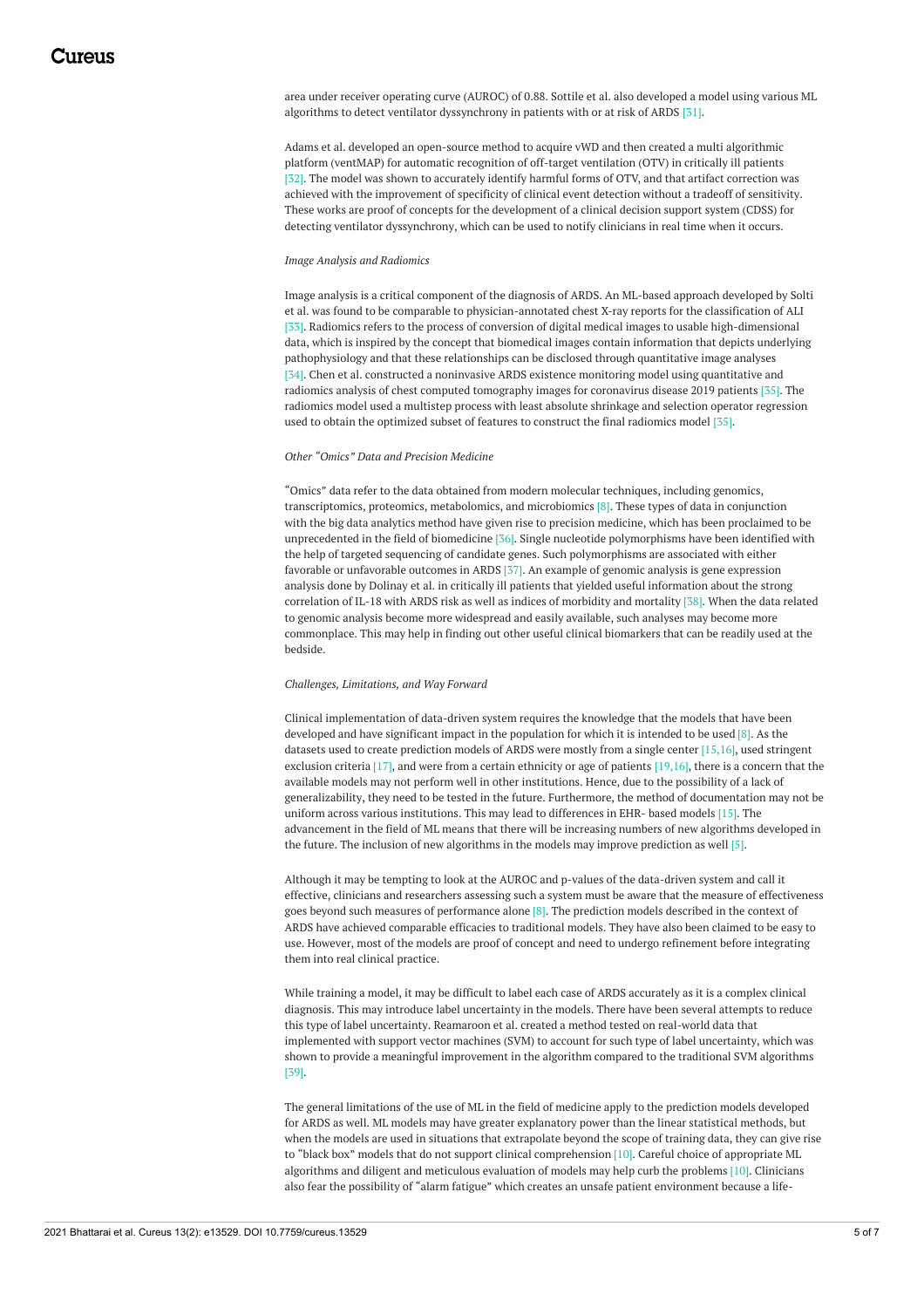threatening event may be missed due to sensory overload created by alerts, especially in the ICU setting [40]. ML models created for integration into the CDSS should strive towards decreasing this problem and not adding to it. There are concerns regarding the intrinsic inequities in the available data in healthcare. As the ML models are built upon the existing data, such inequities are expected to be multiplied. Hence, the process of algorithm development should include physicians and data scientists from diverse background so that such inequities can be addressed appropriately [41].

### **Conclusions**

ARDS is a heterogeneous syndrome with a high mortality rate. Acquisition of large amounts of data at relatively low cost has opened up the possibility of exploration of big data in deciphering this complex syndrome. Big data and ML have been used in identifying subphenotypes of ARDS which are different in terms of clinical presentation and treatment responses. Prediction of the disease occurrence and mortality have been done using various algorithms that have comparable efficacies to the existing traditional models. Ventilator waveform analysis has the prospect of use in developing various CDSSs for real-time notification to the treating physicians. Image analysis using ML approaches can be used in resource-limited settings where the human resource for the evaluation of such images is unavailable. Although the progress has been promising, there are impediments to the integration into real clinical practice. The "black box" nature of the algorithms is likely to be met with skepticism from the clinicians. A further test of these algorithms in various settings may probably overcome the fear of lack of generalizability. Furthermore, "alarm fatigue" and "algorithmic bias" should be sufficiently addressed for wider acceptance of these models. However, as these problems are solved, we can envision a future where patients with ARDS have a different outcome when man and machine are working in tandem.

# **Additional Information**

### **Disclosures**

**Conflicts of interest:** In compliance with the ICMJE uniform disclosure form, all authors declare the following: **Payment/services info:** All authors have declared that no financial support was received from any organization for the submitted work. **Financial relationships:** All authors have declared that they have no financial relationships at present or within the previous three years with any organizations that might have an interest in the submitted work. **Other relationships:** All authors have declared that there are no other relationships or activities that could appear to have influenced the submitted work.

### **References**

- 1. McNicholas BA, Rooney GM, Laffey JG: Lessons to learn from [epidemiologic](https://dx.doi.org/10.1097/MCC.0000000000000473) studies in ARDS . Curr Opin Crit Care. 2018, 24:41-8. [10.1097/MCC.0000000000000473](https://dx.doi.org/10.1097/MCC.0000000000000473)
- 2. ARDS Definition Task Force, Ranieri VM, Rubenfeld GD, et al.: Acute respiratory distress syndrome: the Berlin Definition. JAMA. 2012, 307:2526-33. [10.1001/jama.2012.5669](https://dx.doi.org/10.1001/jama.2012.5669)
- 3. Vanden Berghe T, Hoste E: Paving the way for precision medicine v2.0 in intensive care by profiling necroinflammation in biofluids. Cell Death Differ. 2019, 26:83-98. [10.1038/s41418-018-0196-2](https://dx.doi.org/10.1038/s41418-018-0196-2)
- 4. Bellani G, Pham T, Laffey JG: Missed or delayed [diagnosis](https://dx.doi.org/10.1007/s00134-020-06035-0) of ARDS: a common and serious problem . Intensive Care Med. 2020, 46:1180-3. [10.1007/s00134-020-06035-0](https://dx.doi.org/10.1007/s00134-020-06035-0)
- 5. Christie SA, Conroy AS, Callcut RA, Hubbard AE, Cohen MJ: Dynamic [multi-outcome](https://dx.doi.org/10.1371/journal.pone.0213836) prediction after injury: applying adaptive machine learning for precision medicine in trauma. PLoS One. 2019, 14:213836. [10.1371/journal.pone.0213836](https://dx.doi.org/10.1371/journal.pone.0213836)
- 6. Badawi O, Brennan T, Celi LA, et al.: Making big data useful for health care: a summary of the inaugural MIT critical data conference. JMIR Med Inf. 2014, 2:22. [10.2196/medinform.3447](https://dx.doi.org/10.2196/medinform.3447)
- 7. Moskowitz A, [McSparron](https://www.ncbi.nlm.nih.gov/pmc/articles/PMC4327872/) J, Stone DJ, Celi LA: Preparing a new generation of clinicians for the era of big data. Harv Med Stud Rev. 2015, 2:24-7.
- 8. Sanchez-Pinto LN, Luo Y, Churpek MM: Big data and data [science](https://dx.doi.org/10.1016/j.chest.2018.04.037) in critical care . Chest. 2018, 154:1239-48. [10.1016/j.chest.2018.04.037](https://dx.doi.org/10.1016/j.chest.2018.04.037)
- 9. Bzdok D, Altman N, Krzywinski M: [Statistics](https://dx.doi.org/10.1038/nmeth.4642) versus machine learning. Nat Methods. 2018, 15:233-4. [10.1038/nmeth.4642](https://dx.doi.org/10.1038/nmeth.4642)
- 10. McNicholas B, Madden MG, Laffey JG: Machine learning classifier models: the future for acute respiratory distress syndrome phenotyping?. Am J Respir Crit Care Med. 2020, 202:919-20. [10.1164/rccm.202006-](https://dx.doi.org/10.1164/rccm.202006-2388ED) **2388ED**
- 11. Provost F, Fawcett T: Data science and its [relationship](https://dx.doi.org/10.1089/big.2013.1508) to big data and data-driven decision making . Big Data. 2013, 1:51-9. [10.1089/big.2013.1508](https://dx.doi.org/10.1089/big.2013.1508)
- 12. O'Reilly media: volume, [velocity,](https://www.forbes.com/sites/oreillymedia/2012/01/19/volume-velocity-variety-what-you-need-to-know-about-big-data/?sh=493e3d021b6d) variety: what you need to know about big data . (2012). Accessed: December 24, 2020: [https://www.forbes.com/sites/oreillymedia/2012/01/19/volume-velocity-variety-what](https://www.forbes.com/sites/oreillymedia/2012/01/19/volume-velocity-variety-what-you-need-to-know-about-big-data/?sh=493e3d021b6d)you-need-to-know-about-big-data/?sh....
- 13. Johnson AEW, Pollard TJ, Shen L, et al.: [MIMIC-III,](https://dx.doi.org/10.1038/sdata.2016.35) a freely accessible critical care database . Sci Data. 2016, 3:160035. [10.1038/sdata.2016.35](https://dx.doi.org/10.1038/sdata.2016.35)
- 14. Deo RC: Machine learning in [medicine](https://dx.doi.org/10.1161/CIRCULATIONAHA.115.001593) . Circulation. 2015, 132:1920-30. [10.1161/CIRCULATIONAHA.115.001593](https://dx.doi.org/10.1161/CIRCULATIONAHA.115.001593)
- 15. Zeiberg D, Prahlad T, Nallamothu BK, Iwashyna TJ, Wiens J, Sjoding MW: Machine learning for patient risk [stratification](https://dx.doi.org/10.1371/journal.pone.0214465) for acute respiratory distress syndrome. PLoS One. 2019, 14:214465. [10.1371/journal.pone.0214465](https://dx.doi.org/10.1371/journal.pone.0214465)
- 16. Yang P, Wu T, Yu M, et al.: A new method for [identifying](https://dx.doi.org/10.1371/journal.pone.0226962) the acute respiratory distress syndrome disease